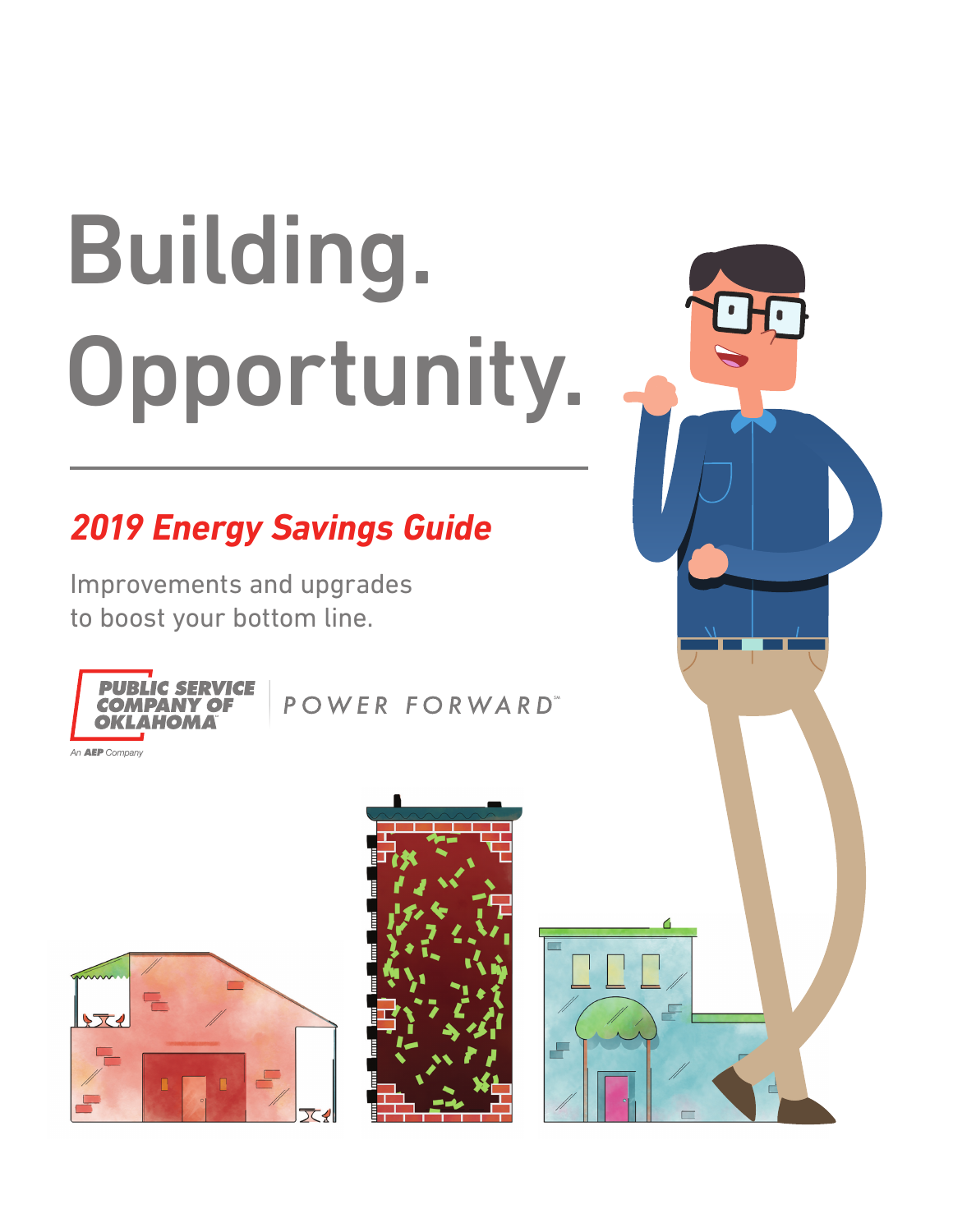

## *Multiple Upgrades Pay Off.*

You're focused on getting the most out of your building. But did you know a few energy-saving upgrades to your facilities could boost your bottom line even higher?

Upgrading your lighting, HVAC and other equipment gives your business an opportunity to save big on energy costs. And when you make multiple upgrades together? Our rebate program is designed to help minimize your up-front costs and, along with the long-term energy savings realized from these efficient upgrades, you'll be on your way to recover your investment in a short period of time.

Check out your opportunities for multiple upgrades at **[PowerForwardWithPSO.com](http://www.powerforwardwithpso.com/my-business/rebates/?utm_source=Energy%20Savings%20Guide&utm_medium=PDF&utm_campaign=Building.%20Opportunity.&utm_term=Multiple%20Upgrades)**.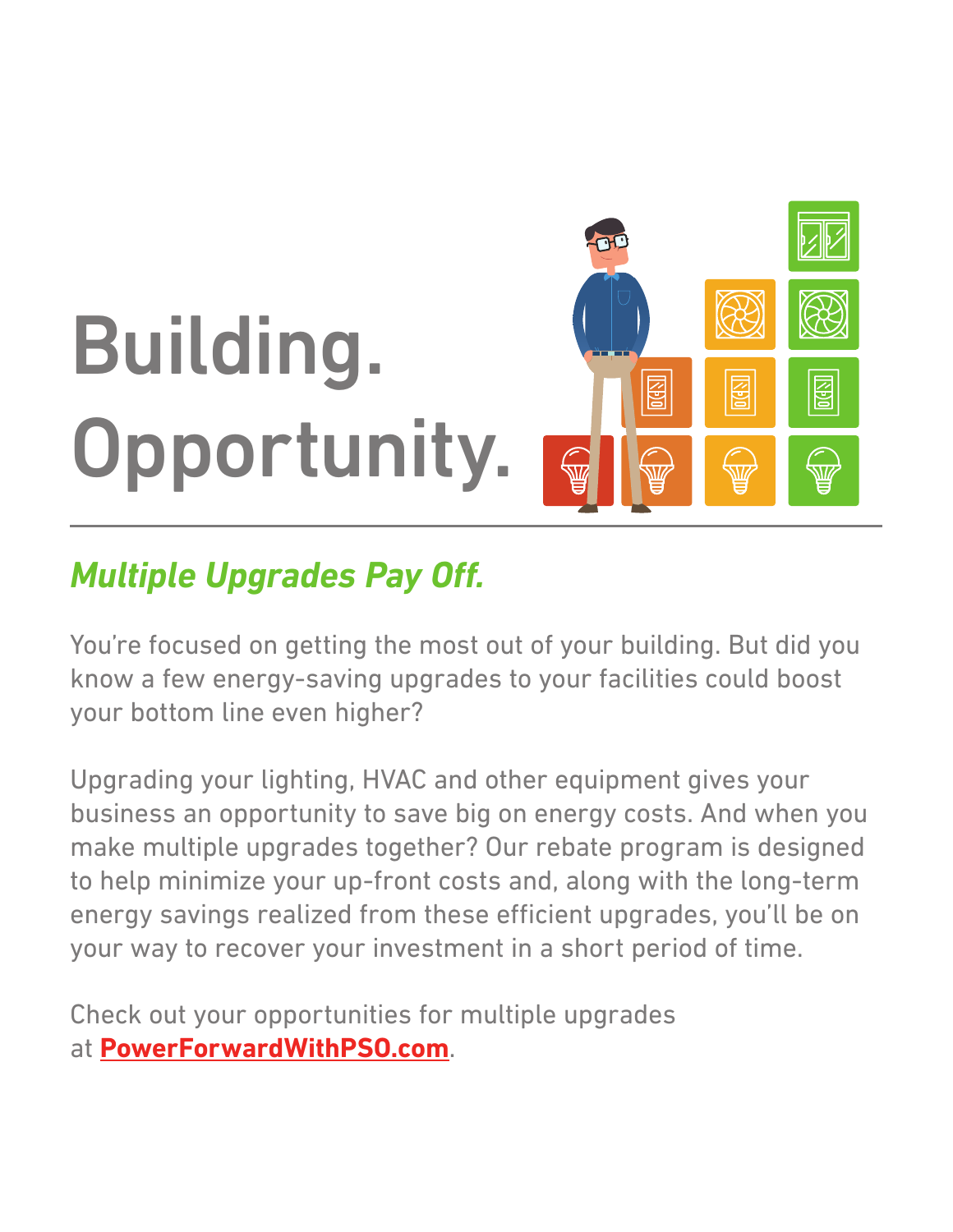

## *Power Up Possibilities with PSO Rebates*

Energy-saving upgrades can reduce operating costs, helping your business improve productivity. PSO offers enticing rebates to offset the cost of efficiency improvements.

## **Get rebates on:**



Your PSO account rep can work with you to develop a custom rebate program that fits your building.

For detailed information on business rebates, visit: **[PowerForwardWithPSO.com](http://www.powerforwardwithpso.com/my-business/rebates/?utm_source=Energy%20Savings%20Guide&utm_medium=PDF&utm_campaign=Building.%20Opportunity.&utm_term=Rebates)**.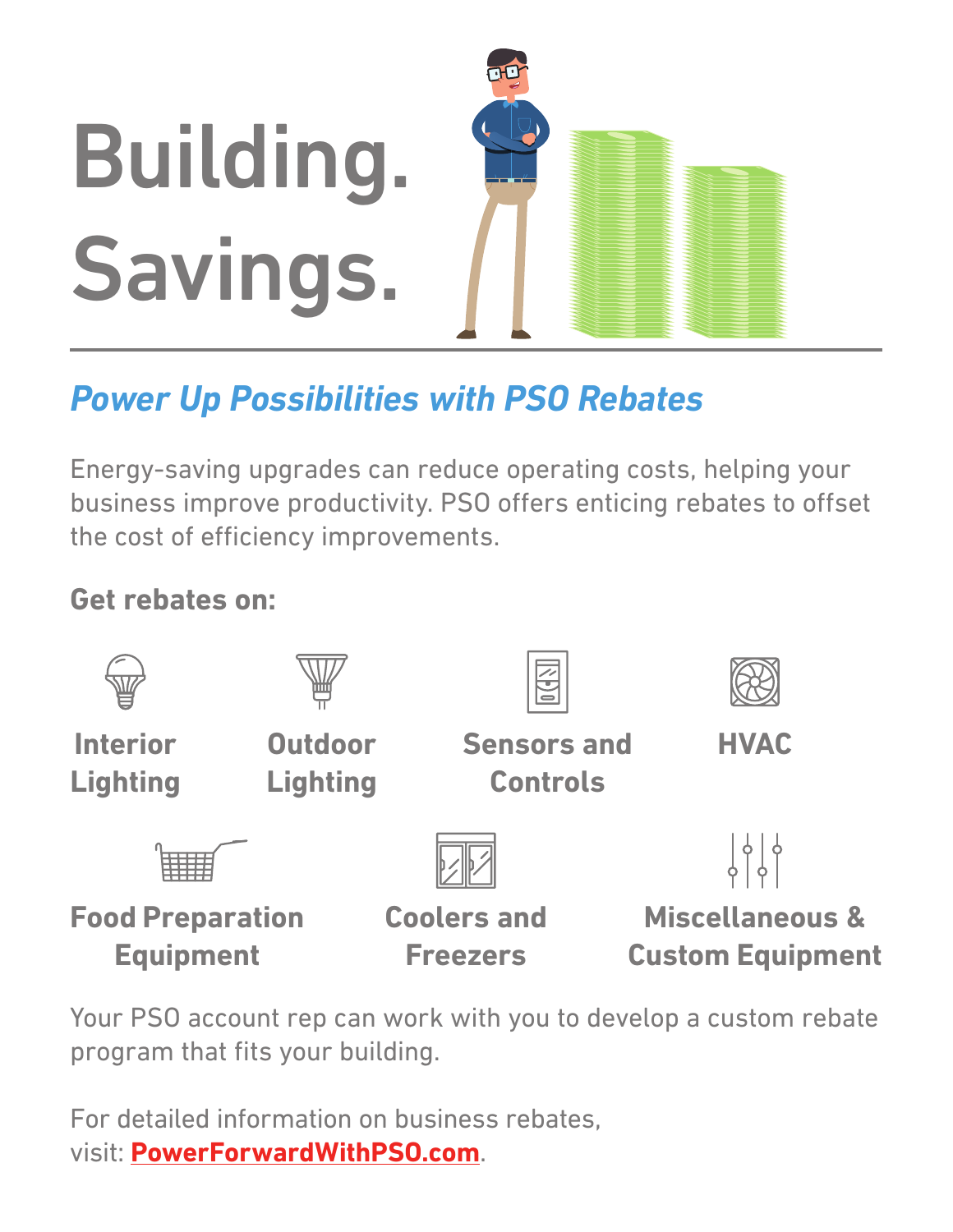# Building. Together.



## *Lighting Rebates for a Community Fixture: The Story of Easton Hardware*

Since 1943, Easton's Ace Hardware has been a fixture in Lawton, Oklahoma. Today, Kenneth Easton still runs the business his grandfather started. Over the years, Kenneth noticed some issues with his store's lighting:

- Prices were difficult to read.
- The lights heated his ceiling to 268° F, making his HVAC units work overtime.
- Vibrant products looked dull.
- With rebates from PSO, Kenneth upgraded to LED lighting. The results were simply brilliant:

**Hard-to-read prices were immediately visible. Dull-looking products suddenly sparkled. Ceiling temps dropped to 106° F, dramatically reducing cooling costs.**

See Kenneth's full story, the video and more case studies at **[PSOCaseStudies.com](http://www.powerforwardwithpso.com/my-business/case-studies/?utm_source=Energy%20Savings%20Guide&utm_medium=PDF&utm_campaign=Building.%20Opportunity.&utm_term=Case%20Study)**.

### *Annual Energy Savings: 202,989 kWh Estimated Annual Energy Cost Savings: \$17,000 Rebates Paid by PSO: \$15,000*



**"It's more than just a light. It's a brighter, happier place and lower prices for our customers."**  *– Kenneth Easton, owner of Easton's Ace Hardware*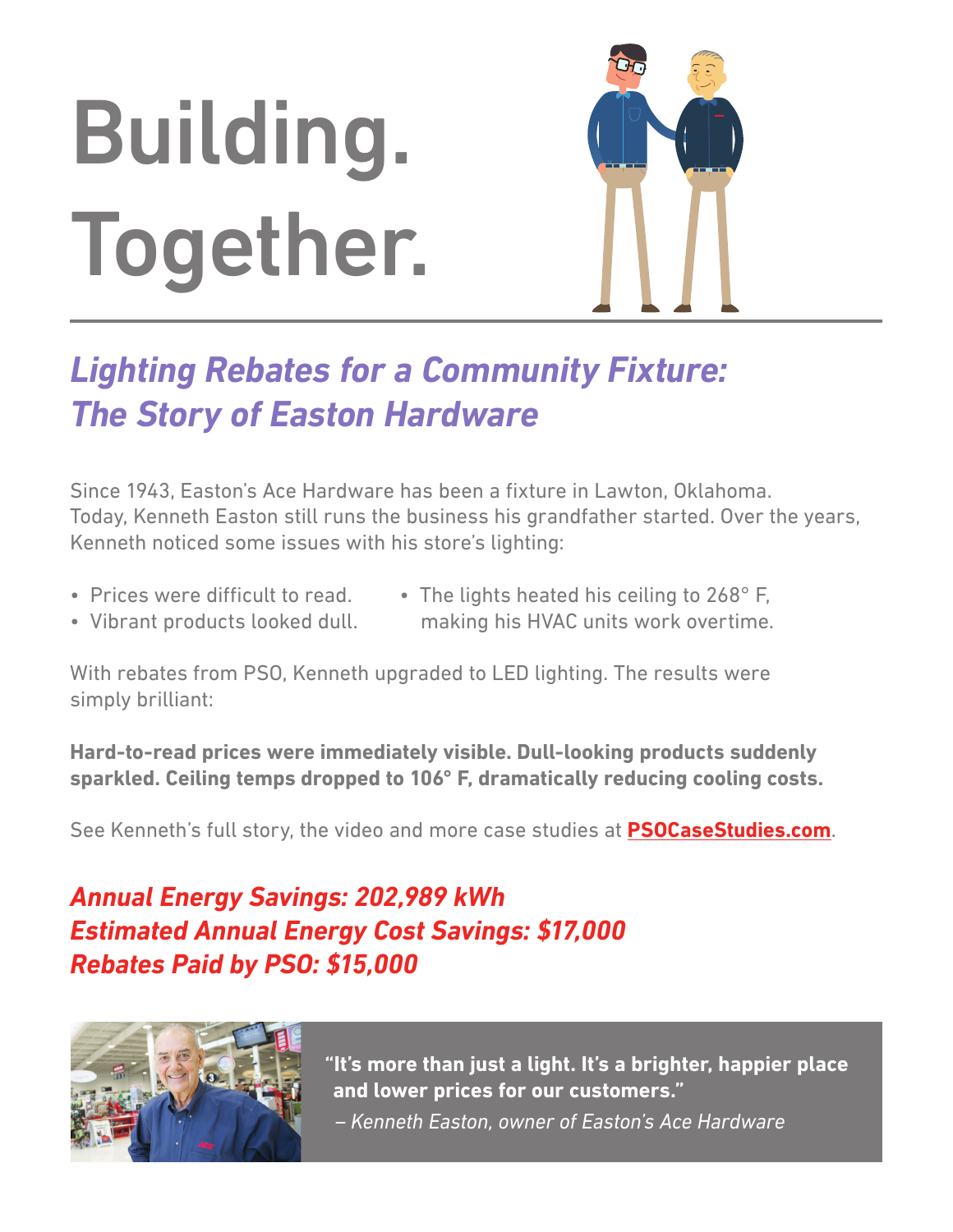# Building. Efficiency.



## *Don't Let Energy Go to Waste.*

All throughout your business, energy is being wasted in small, seemingly unnoticeable ways. Take a look at some common energy-wasters below, and learn how to avoid them. A few minor changes can result in some major savings.

#### **1. Dormant devices.**

Devices like computers, phones, printers and chargers continue to use energy and drain power — even when turned off. Power strips are a great way to stop the energy drain.

#### **2. Damaged ducts.**

Loose or broken ducts are one of the sneakiest energy-wasters. Have your business's ductwork inspected annually. Be sure to clean or replace your HVAC filters monthly too.

#### **3. Turn-off lights at night.**

When lights are left on, wasted energy runs wild and drains your checkbook. Instead of relying on employees to turn the lights off at the end of the day, or even when a room isn't being used, install motion sensors.

#### **4. Old-school thermostats.**

Got outdated thermostats? They run when your building is unoccupied. Or worse you have to adjust them constantly. Save energy, money and time with programmable thermostats. They're low-cost and easy to install.

#### **5. Blocked vents.**

Placing furniture and other equipment in front of air vents blocks airflow and makes your HVAC system work harder. Keeping vents clear will keep energy waste down.

Don't let efficiency waste away. Try the tips above, and find more simple energy-saving tips at **[PowerForwardWithPSO.com](http://www.powerforwardwithpso.com/my-business/tips-tools/?utm_source=Energy%20Savings%20Guide&utm_medium=PDF&utm_campaign=Building.%20Opportunity.&utm_term=Hidden%20Culprits)**.